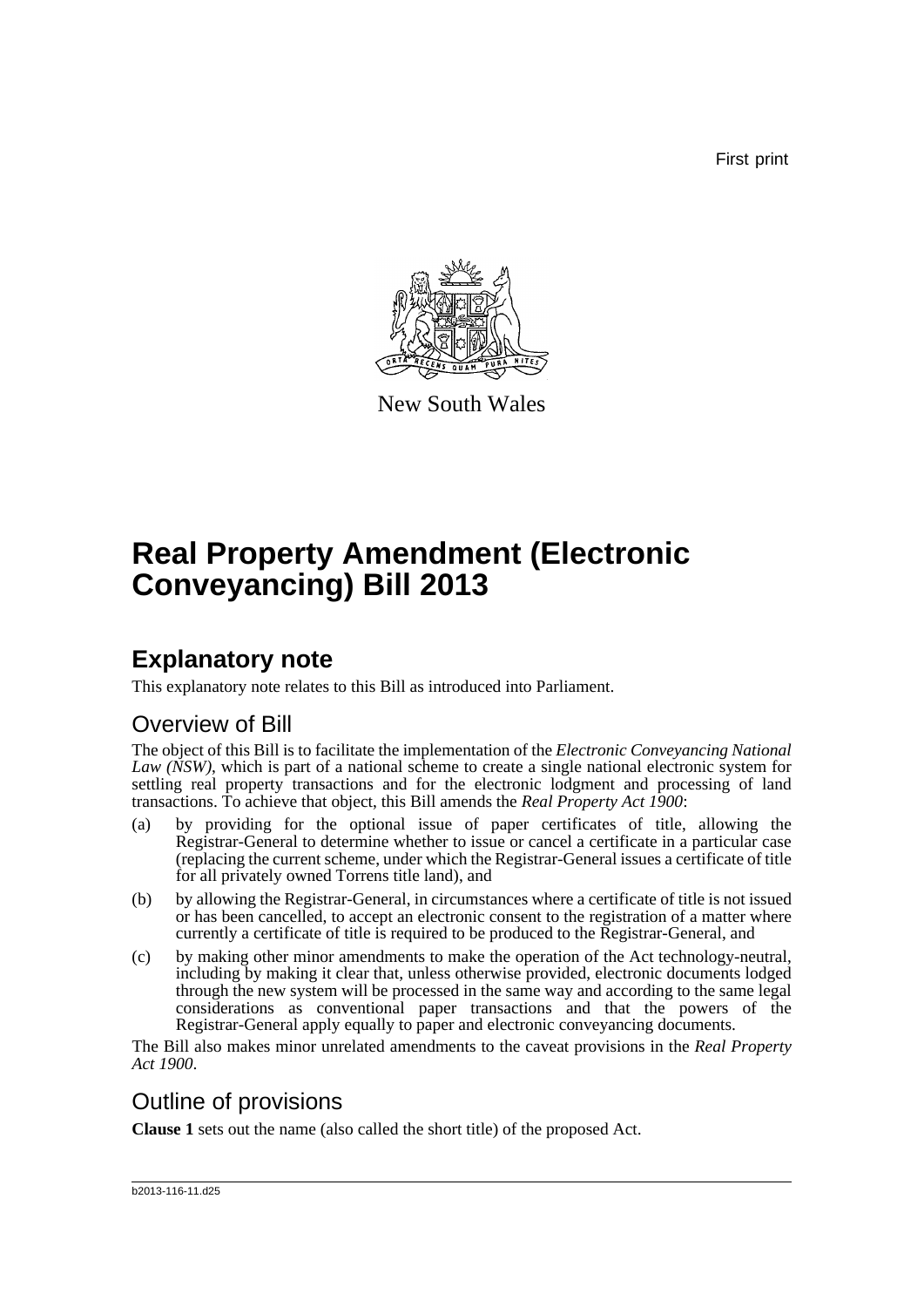**Clause 2** provides for the commencement of the proposed Act on the date of assent to the proposed Act.

### **Schedule 1 Amendment of Real Property Act 1900 No 25**

#### **Amendments making the Act technology-neutral**

**Schedule 1 [1] and [2]** modify existing definitions of terms, and insert new definitions, to make it clear that:

- (a) a reference to an approved form includes a reference to an electronic data file containing such a form, and
- (b) a reference to a dealing, including a transfer, mortgage, memorandum or other instrument, includes a reference to the electronic form of that document created and lodged under the authority of the *Electronic Conveyancing National Law (NSW)*, and
- (c) a reference to an instrument includes an electronic data file containing any instrument, and
- (d) a reference to lodging an instrument or document includes lodging electronically, and
- (e) a reference to signing includes digitally signing an electronic document.

**Schedule 1 [7]** provides that the powers of the Registrar-General may be exercised with respect to electronic lodgments in conjunction with powers granted under the *Electronic Conveyancing National Law (NSW)*. The amendment also extends the power of the Registrar-General to correct errors to include supplying entries or recordings omitted to be made in the Register if the error or omission resulted from a malfunction of an Electronic Lodgment Network or of any electronic system in which information is communicated between the Electronic Lodgment Network and the Registrar-General.

**Schedule 1 [4]–[6]** require the Registrar-General to keep records of corrections of the Register.

**Schedule 1 [8]** empowers the Registrar-General to issue directions in relation to the preparation and lodgment of registry instruments under the *Electronic Conveyancing National Law (NSW)*.

**Schedule 1 [10]** empowers the Registrar-General to require dealings lodged electronically to be executed and lodged in paper form, if the Registrar-General considers that the dealing cannot, or should not, be processed electronically.

**Schedule 1 [11]** provides for the Registrar-General to approve a manner of verification of caveats lodged by means of an Electronic Lodgment Network.

Schedule 1 [14] provides that the Registrar-General may approve an electronic version of any approved form, even if there is no paper form.

**Schedule 1 [15]** provides that the Registrar-General may produce an evidentiary copy of an electronic document in writing, recording information contained in an electronic instrument, and that the document so produced may be taken as evidence of the matters contained in the electronic instrument.

**Schedule 1 [19]** makes it clear that the special arrangements that the *Electronic Conveyancing National Law (NSW)* specifies for the digital signing and certifying of electronic documents by subscribers to an Electronic Lodgment Network apply instead of the provisions for certification of paper documents in the Act. (The *Electronic Conveyancing National Law (NSW)* provides for solicitors and conveyancers to be authorised to digitally sign documents on their clients' behalf and to generally conduct a transaction electronically. The authority for this will come from a new document called a client authorisation provided for in the *Electronic Conveyancing National Law (NSW)*.) **Schedule 1 [16]–[18]** are consequential amendments.

#### **Amendments providing for the optional issue of certificates of title**

**Schedule 1 [9]** provides (in proposed section 33AA) for the optional issue of paper certificates of title, by empowering the Registrar-General to determine when a certificate of title will be issued. The amendment also empowers the Registrar-General to cancel a certificate of title held by persons on request. Where a certificate of title has not been issued, or has been cancelled, the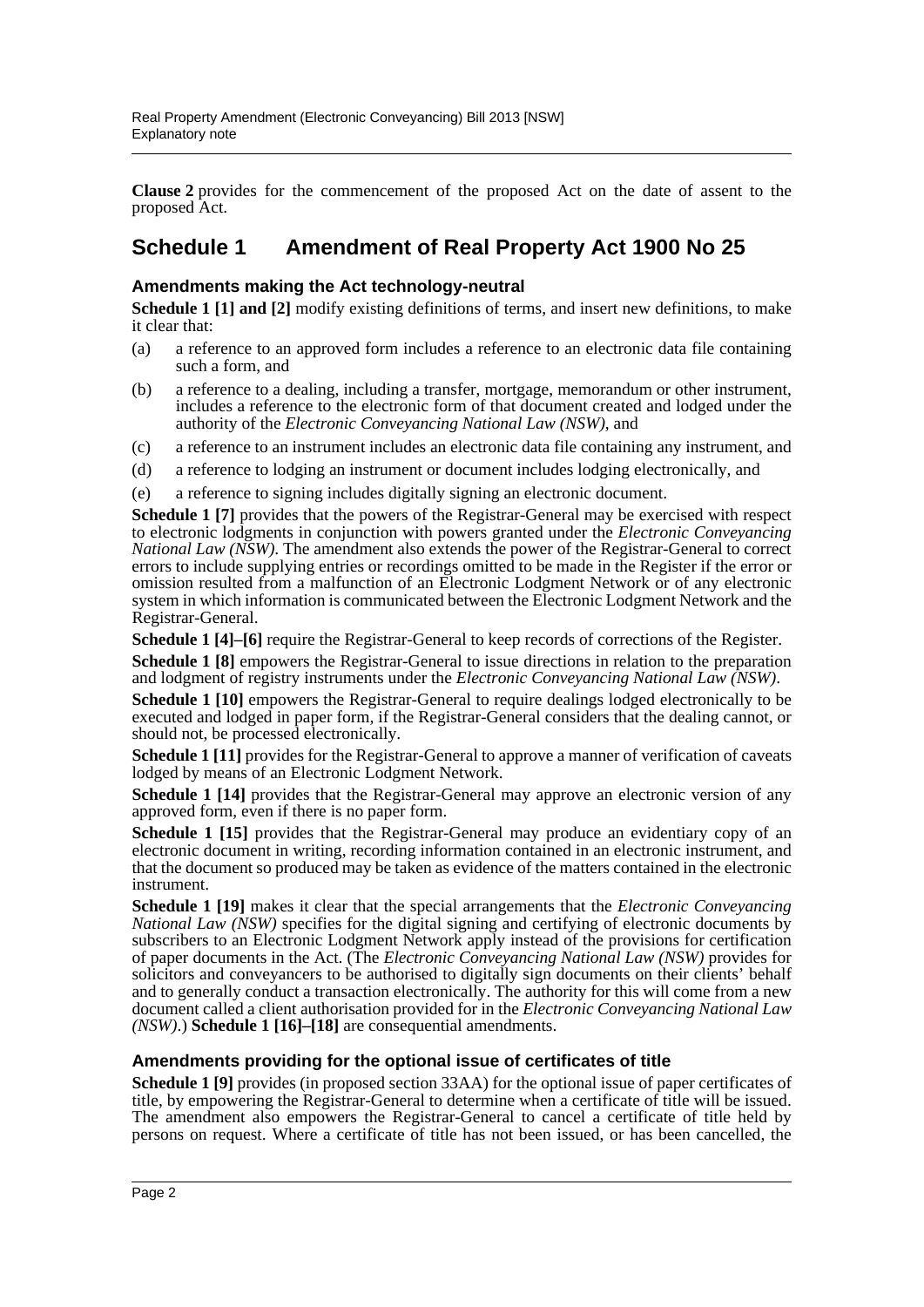Registrar-General is required to make an entry in the Register that no certificate of title has been issued, indicating the name of the person who has control of the right to deal in the land, being the person who would be entitled to be issued with the certificate of title, on request.

**Schedule 1 [9]** also provides (in proposed section 33AB) that any statutory requirement to produce a certificate of title may, if no current certificate is issued or if the certificate of title is cancelled, be satisfied by the party entitled to be issued with the certificate of title (on request) providing an approved electronic consent. The proposed section also provides that the Registrar-General may assume that a person who lodges an electronic consent with the Registrar-General has all necessary authority to lodge it with the Registrar-General or to withdraw it.

#### **Amendments relating to the operation and notice of caveats**

**Schedule 1 [12]** will mean that the Registrar-General is required in all cases to give the registered proprietor of an interest affected by a caveat notice of the lodgment of a caveat prohibiting the recording of any dealing affecting the estate or interest to which the person lodging the caveat claims to be entitled, the grant of any possessory application, the registration of a delimitation plan, the cancellation of an easement or the extinguishment of a restrictive covenant. Currently, the Registrar-General is not required by the Act to give notice if the registered proprietor's consent to the caveat is endorsed on the caveat, but it is the Registrar-General's practice to give notice in all cases as a fraud mitigation measure. The proposed amendment will align the statutory requirement with the Registrar-General's practice.

**Schedule 1 [13]** provides that a judgment creditor under a writ relating to land may apply to have a caveat (which would otherwise prevent the recording of the writ) lapsed in so far as necessary to allow the recording of the creditor's writ on title. This makes it clear that judgment creditors, who do not have an interest in land, are afforded the same rights as others to have a caveat lapsed to allow the writ to be recorded and so allow the Sheriff, where appropriate, to sell the land to satisfy debts recognised by the Court through the issue of a writ.

#### **Other minor amendments**

**Schedule 1 [3]** corrects a grammatical error.

**Schedule 1 [20]** provides for the making of savings and transitional regulations consequent on the enactment of the proposed Act and any other Act that amends the *Real Property Act 1900*.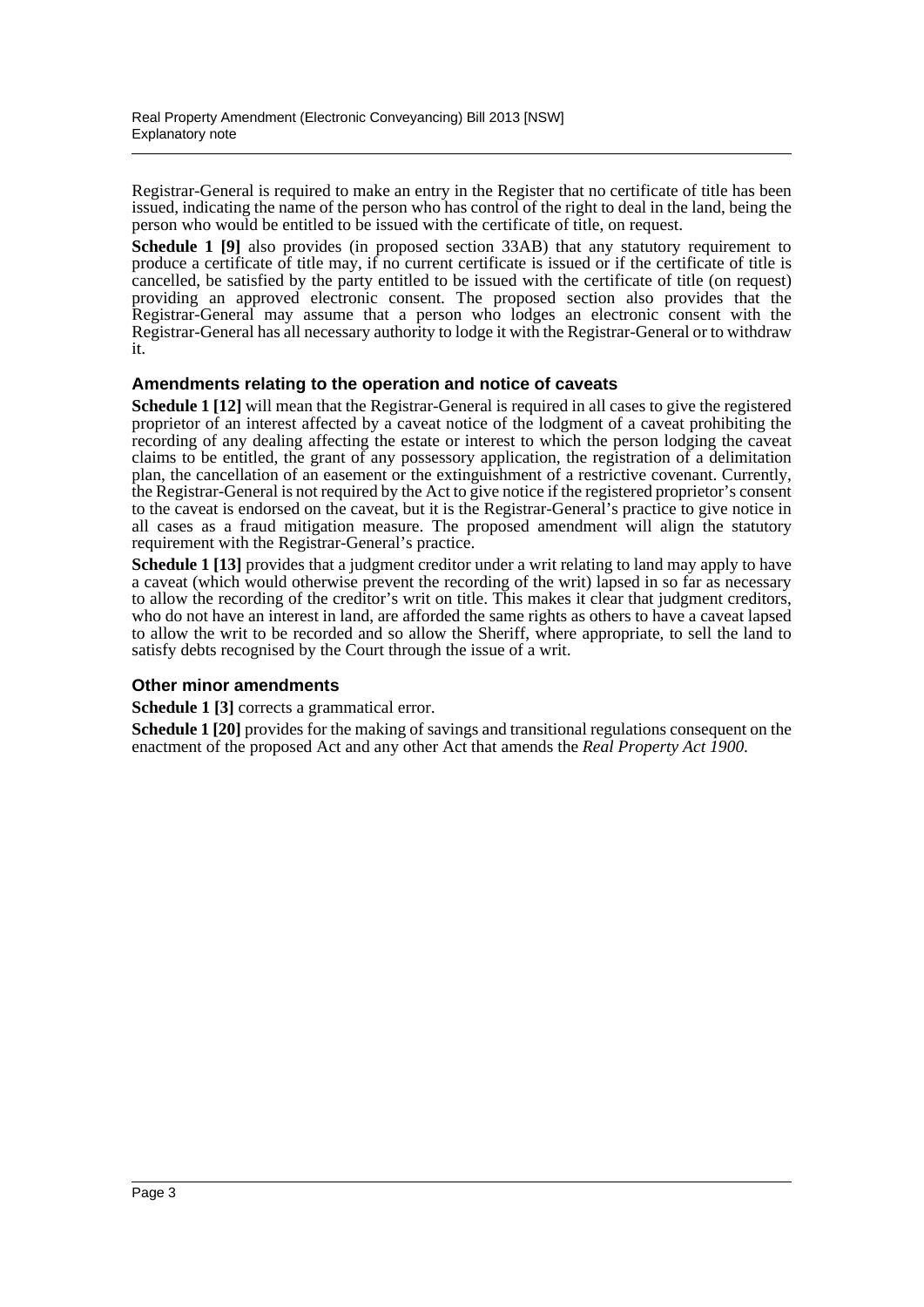First print



New South Wales

# **Real Property Amendment (Electronic Conveyancing) Bill 2013**

## **Contents**

|                                                      | Page |
|------------------------------------------------------|------|
| Name of Act                                          |      |
| 2 Commencement                                       |      |
| Schedule 1 Amendment of Real Property Act 1900 No 25 |      |
|                                                      |      |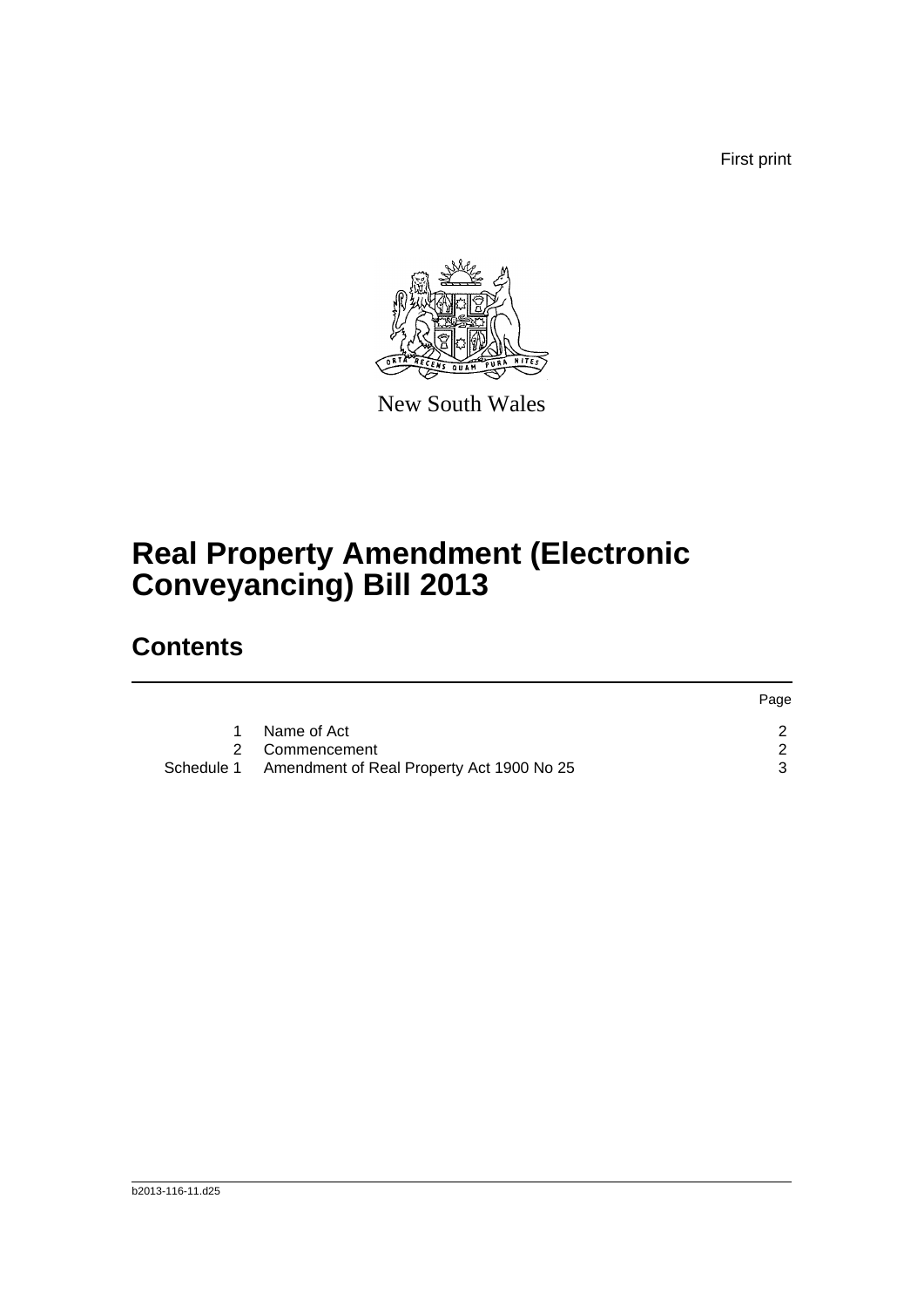

New South Wales

# **Real Property Amendment (Electronic Conveyancing) Bill 2013**

No , 2013

#### **A Bill for**

An Act to amend the *Real Property Act 1900* to facilitate the implementation of, and supplement, the national law relating to electronic conveyancing; to change registration procedures for caveats; and for other purposes.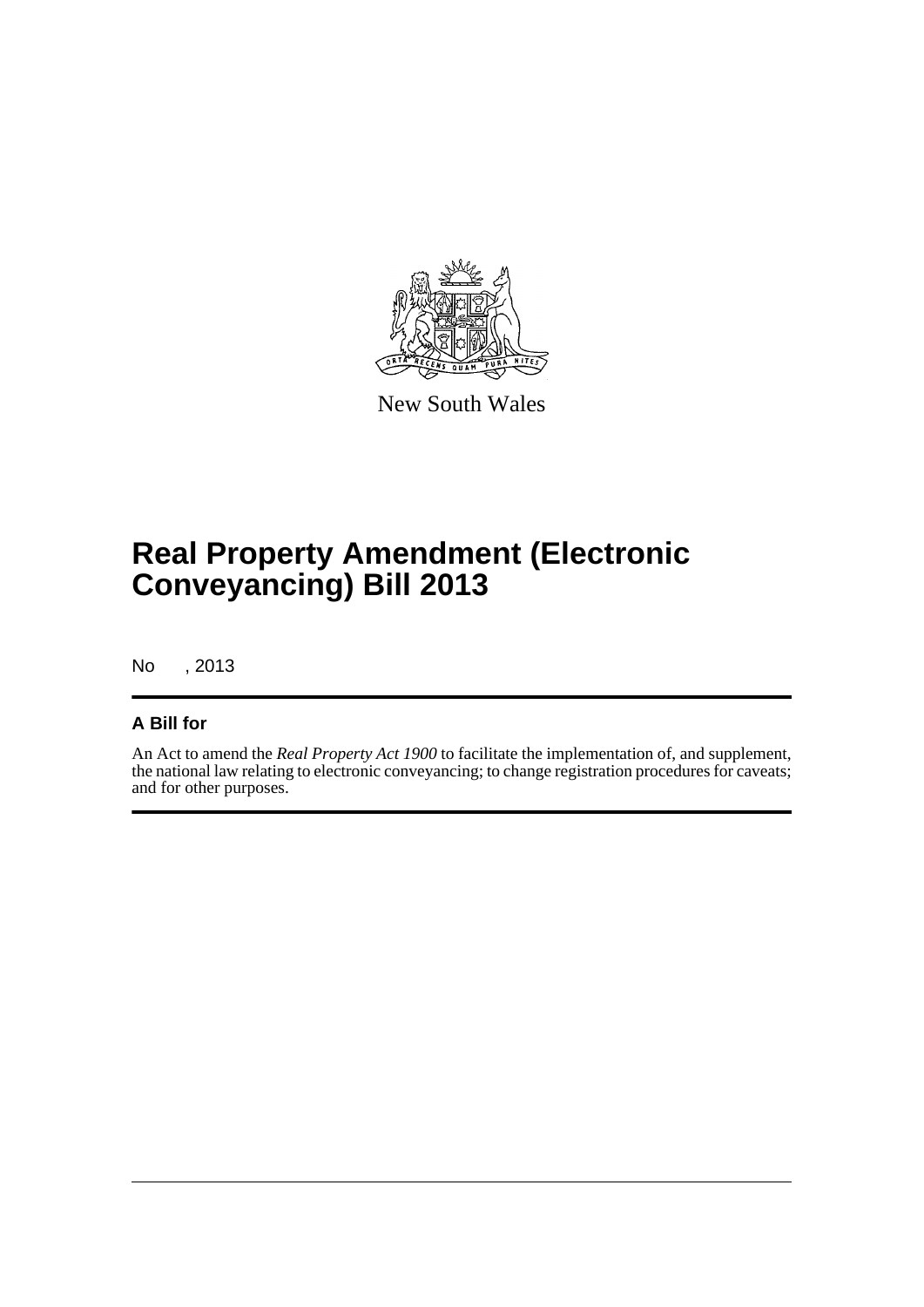Real Property Amendment (Electronic Conveyancing) Bill 2013 [NSW]

<span id="page-5-1"></span><span id="page-5-0"></span>

| The Legislature of New South Wales enacts:                                  |   |
|-----------------------------------------------------------------------------|---|
| Name of Act                                                                 | 2 |
| This Act is the Real Property Amendment (Electronic Conveyancing) Act 2013. | 3 |
| Commencement                                                                |   |
| This Act commences on the date of assent to this Act.                       | 5 |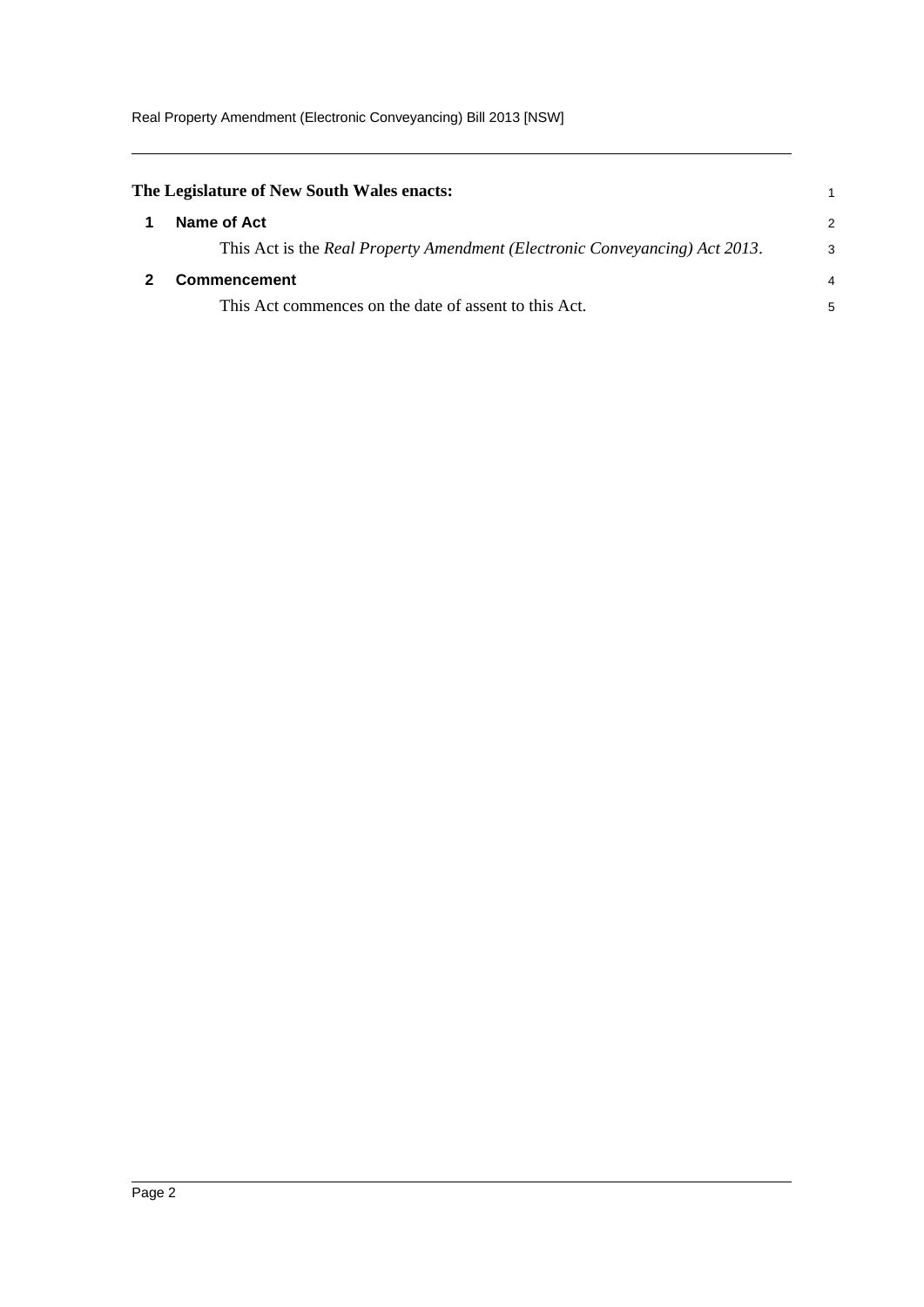<span id="page-6-0"></span>

|       | <b>Schedule 1</b>                                                                                                                                                     | <b>Amendment of Real Property Act 1900 No 25</b>                                                                                                                                                                                                                                                   | $\mathbf{1}$         |  |  |
|-------|-----------------------------------------------------------------------------------------------------------------------------------------------------------------------|----------------------------------------------------------------------------------------------------------------------------------------------------------------------------------------------------------------------------------------------------------------------------------------------------|----------------------|--|--|
| [1]   | <b>Section 3 Definitions</b>                                                                                                                                          |                                                                                                                                                                                                                                                                                                    | 2                    |  |  |
|       | Omit the definitions of <i>Approved form, Dealing</i> and <i>Instrument</i> from section $3(1)(a)$ .                                                                  |                                                                                                                                                                                                                                                                                                    |                      |  |  |
| $[2]$ | Section 3 (1) (a)                                                                                                                                                     |                                                                                                                                                                                                                                                                                                    |                      |  |  |
|       |                                                                                                                                                                       | Insert in alphabetical order:                                                                                                                                                                                                                                                                      | 5                    |  |  |
|       |                                                                                                                                                                       | <b>Approved form—Form approved by the Registrar-General for the purposes of</b>                                                                                                                                                                                                                    | 6<br>$\overline{7}$  |  |  |
|       | any provision of this or any other Act in relation to which the expression is<br>used (see section 104), including an electronic data file containing such a<br>form. |                                                                                                                                                                                                                                                                                                    |                      |  |  |
|       |                                                                                                                                                                       | <b>Dealing</b> —Any instrument other than a grant or caveat, including an electronic<br>form of that instrument, being an instrument:                                                                                                                                                              | 10<br>11             |  |  |
|       |                                                                                                                                                                       | that is registrable or capable of being made registrable under the<br>(a)<br>provisions of this Act, or                                                                                                                                                                                            | 12<br>13             |  |  |
|       |                                                                                                                                                                       | in respect of which any recording in the Register is by this or any other<br>(b)<br>Act or any Act of the Commonwealth required or permitted to be made.                                                                                                                                           | 14<br>15             |  |  |
|       |                                                                                                                                                                       | Note. The Electronic Conveyancing National Law (NSW) facilitates the electronic<br>lodgment of registry instruments. Dealings are a type of registry instrument.                                                                                                                                   | 16<br>17             |  |  |
|       |                                                                                                                                                                       | <b>Digitally sign—Has the same meaning as in the Electronic Conveyancing</b><br>National Law (NSW).                                                                                                                                                                                                | 18<br>19             |  |  |
|       |                                                                                                                                                                       | <i>Electronic Lodgment Network</i> —An Electronic Lodgment Network under the<br>Electronic Conveyancing National Law (NSW).                                                                                                                                                                        | 20<br>21             |  |  |
|       |                                                                                                                                                                       | <b>Instrument</b> —Any grant, certificate of title, conveyance, assurance, deed,<br>map, plan, will, probate, or exemplification of will, or any other document in<br>writing or in electronic form relating to the disposition, devolution or<br>acquisition of land or evidencing title to land. | 22<br>23<br>24<br>25 |  |  |
|       |                                                                                                                                                                       | <b>Lodge—Includes lodge electronically in accordance with:</b>                                                                                                                                                                                                                                     | 26                   |  |  |
|       |                                                                                                                                                                       | this Act (see section 3A (Application of Act to electronic form plans and<br>(a)<br>other documents)), or                                                                                                                                                                                          | 27<br>28             |  |  |
|       |                                                                                                                                                                       | the Electronic Conveyancing National Law (NSW).<br>(b)                                                                                                                                                                                                                                             | 29                   |  |  |
|       |                                                                                                                                                                       | <b>Sign—Includes digitally sign in accordance with the Electronic Conveyancing</b><br>National Law (NSW).                                                                                                                                                                                          | 30<br>31             |  |  |
| $[3]$ | Section 3 (1) (b)                                                                                                                                                     |                                                                                                                                                                                                                                                                                                    | 32                   |  |  |
|       |                                                                                                                                                                       | Omit "describing". Insert instead "description of".                                                                                                                                                                                                                                                | 33                   |  |  |
| [4]   |                                                                                                                                                                       | <b>Section 12 Powers of Registrar-General</b>                                                                                                                                                                                                                                                      | 34                   |  |  |
|       |                                                                                                                                                                       | Insert "and" at the end of section $12(3)$ (a) and (b).                                                                                                                                                                                                                                            | 35                   |  |  |
| $[5]$ | Section 12 (3) (e)                                                                                                                                                    |                                                                                                                                                                                                                                                                                                    | 36                   |  |  |
|       |                                                                                                                                                                       | Insert at the end of section $12(3)(d)$ :                                                                                                                                                                                                                                                          | 37                   |  |  |
|       |                                                                                                                                                                       | , and                                                                                                                                                                                                                                                                                              | 38                   |  |  |
|       |                                                                                                                                                                       | the Registrar-General must keep a record of every correction.<br>(e)                                                                                                                                                                                                                               | 39                   |  |  |
| [6]   | Section 12 (3A) (d)                                                                                                                                                   |                                                                                                                                                                                                                                                                                                    | 40                   |  |  |
|       | Insert at the end of section $12(3A)(c)$ :<br>41                                                                                                                      |                                                                                                                                                                                                                                                                                                    |                      |  |  |
|       |                                                                                                                                                                       | , and                                                                                                                                                                                                                                                                                              | 42                   |  |  |
|       |                                                                                                                                                                       | the Registrar-General must keep a record of every correction.<br>(d)                                                                                                                                                                                                                               | 43                   |  |  |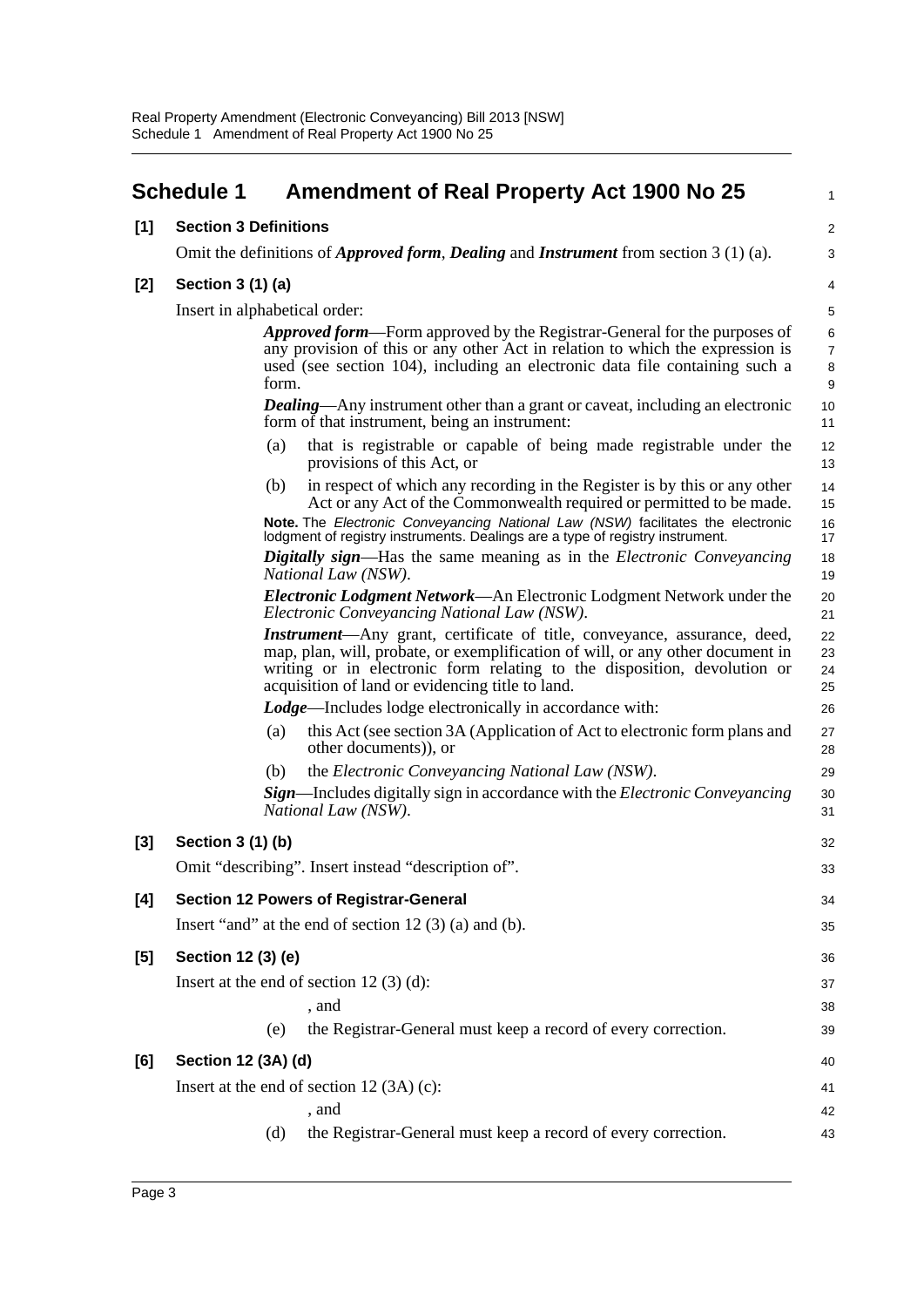| [7] |             |                                 | Section 12 (6) and (7)   |                                                                                                                                                                                                                                                                                                                                                                                                                                                       | 1                                                  |  |
|-----|-------------|---------------------------------|--------------------------|-------------------------------------------------------------------------------------------------------------------------------------------------------------------------------------------------------------------------------------------------------------------------------------------------------------------------------------------------------------------------------------------------------------------------------------------------------|----------------------------------------------------|--|
|     |             | Insert after section 12 $(5)$ : |                          |                                                                                                                                                                                                                                                                                                                                                                                                                                                       |                                                    |  |
|     |             | (6)                             |                          | The powers of the Registrar-General under this section may be exercised with<br>respect to electronic lodgments in conjunction with powers granted under the<br>Electronic Conveyancing National Law (NSW).                                                                                                                                                                                                                                           | 3<br>4<br>$\mathbf 5$                              |  |
|     |             | (7)                             |                          | A power to correct errors and omissions conferred by subsection (1) includes<br>a power to correct errors and omissions resulting from a malfunction of an<br>Electronic Lodgment Network or of any electronic system in which<br>information is communicated between the Electronic Lodgment Network and<br>the Registrar-General.                                                                                                                   | 6<br>$\overline{7}$<br>8<br>$\boldsymbol{9}$<br>10 |  |
| [8] |             |                                 |                          | <b>Section 12D Registrar-General's Directions</b>                                                                                                                                                                                                                                                                                                                                                                                                     | 11                                                 |  |
|     |             |                                 |                          | Insert after section $12D(1)(b)$ :                                                                                                                                                                                                                                                                                                                                                                                                                    | 12                                                 |  |
|     |             |                                 | (b1)                     | the preparation and lodgment of registry instruments under the<br>Electronic Conveyancing National Law (NSW),                                                                                                                                                                                                                                                                                                                                         | 13<br>14                                           |  |
| [9] |             |                                 |                          | <b>Sections 33AA and 33AB</b>                                                                                                                                                                                                                                                                                                                                                                                                                         | 15                                                 |  |
|     |             |                                 | Insert after section 33: |                                                                                                                                                                                                                                                                                                                                                                                                                                                       | 16                                                 |  |
|     | <b>33AA</b> |                                 |                          | Non-issue of certificate of title: electronic transactions                                                                                                                                                                                                                                                                                                                                                                                            | 17                                                 |  |
|     |             | (1)                             |                          | The Registrar-General may, from time to time, determine circumstances<br>when, or classes of persons to whom, certificates of title will not be issued<br>without a request under section 33 (5).                                                                                                                                                                                                                                                     | 18<br>19<br>20                                     |  |
|     |             | (2)                             |                          | If the Registrar-General does not issue a certificate of title, the<br>Registrar-General must make an entry in the relevant folio of the Register, in<br>such form and manner as the Registrar-General considers appropriate,<br>indicating:                                                                                                                                                                                                          | 21<br>22<br>23<br>24                               |  |
|     |             |                                 | (a)                      | that a certificate of title has not been issued, and                                                                                                                                                                                                                                                                                                                                                                                                  | 25                                                 |  |
|     |             |                                 | (b)                      | the name of the person who has control of the right to deal in the land,<br>being the person whom the Registrar-General considers would be best<br>entitled to be issued with the certificate of title if the issue of a certificate<br>of title were requested.                                                                                                                                                                                      | 26<br>27<br>28<br>29                               |  |
|     |             | (3)                             |                          | The Registrar-General may, on the request of the holder of a certificate of title,<br>cancel the certificate of title and make an entry in the Register under<br>subsection (2) (as if a certificate of title had not been issued).                                                                                                                                                                                                                   | 30<br>31<br>32                                     |  |
|     |             | (4)                             |                          | The Registrar-General may determine:                                                                                                                                                                                                                                                                                                                                                                                                                  | 33                                                 |  |
|     |             |                                 | (a)                      | the circumstances in which a request can be made under subsection $(3)$ ,<br>and                                                                                                                                                                                                                                                                                                                                                                      | 34<br>35                                           |  |
|     |             |                                 | (b)                      | the requirements to be complied with by the person making the request,<br>and                                                                                                                                                                                                                                                                                                                                                                         | 36<br>37                                           |  |
|     |             |                                 | (c)                      | the method by which the certificate of title is to be cancelled.                                                                                                                                                                                                                                                                                                                                                                                      | 38                                                 |  |
|     | 33AB        |                                 |                          | Alternative to production of a certificate of title                                                                                                                                                                                                                                                                                                                                                                                                   | 39                                                 |  |
|     |             | (1)                             |                          | A statutory requirement for the lodgment or production of a certificate of title<br>that is imposed in connection with the registration of a matter may, if the<br>relevant folio notes that no certificate of title has been issued, be satisfied by<br>the person recorded in the Register (under section 33AA) as the person having<br>control of the right to deal in the land providing electronic consent to the<br>registration of the matter. | 40<br>41<br>42<br>43<br>44<br>45                   |  |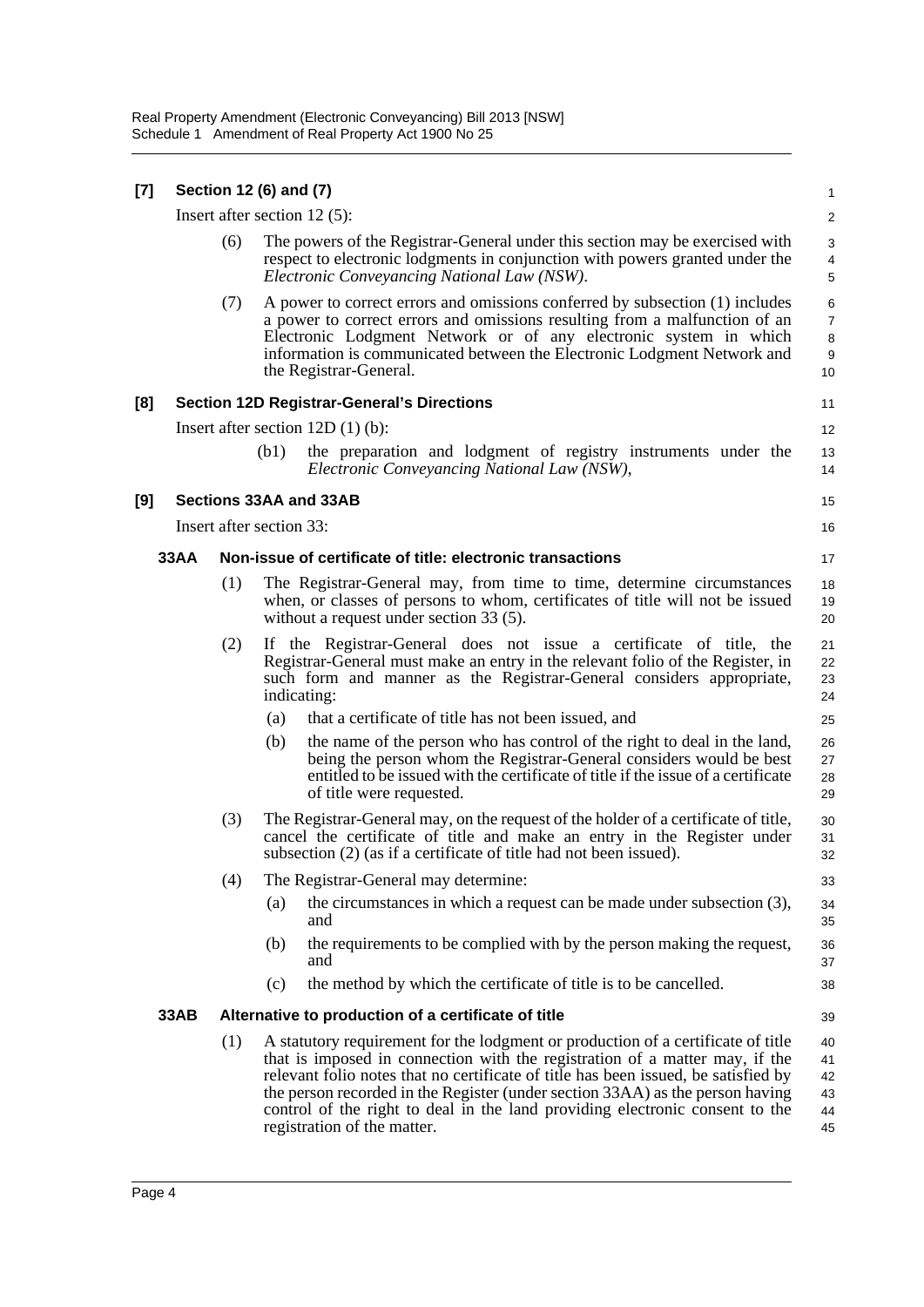|        |                     | (2)                                                                                                                                                                              | The electronic consent must:                                                                                                                                                                                                                                                                                                                  | $\mathbf{1}$                 |  |
|--------|---------------------|----------------------------------------------------------------------------------------------------------------------------------------------------------------------------------|-----------------------------------------------------------------------------------------------------------------------------------------------------------------------------------------------------------------------------------------------------------------------------------------------------------------------------------------------|------------------------------|--|
|        |                     |                                                                                                                                                                                  | be provided in a form and manner approved by the Registrar-General,<br>(a)<br>and                                                                                                                                                                                                                                                             | $\overline{\mathbf{c}}$<br>3 |  |
|        |                     |                                                                                                                                                                                  | be digitally signed by or on behalf of the person who has control of the<br>(b)<br>right to deal in the land.                                                                                                                                                                                                                                 | $\overline{\mathbf{4}}$<br>5 |  |
|        |                     | (3)                                                                                                                                                                              | The Registrar-General may assume that a person having control of the right to<br>deal in the land who provides an electronic consent to the registration of a<br>matter has all necessary authority to provide it or to withdraw it.                                                                                                          | 6<br>$\boldsymbol{7}$<br>8   |  |
|        |                     | (4)                                                                                                                                                                              | In this section:                                                                                                                                                                                                                                                                                                                              | 9                            |  |
|        |                     |                                                                                                                                                                                  | electronic<br>contained in<br>electronic<br>consent<br>consent<br>means<br>an<br>a<br>communication.                                                                                                                                                                                                                                          | 10<br>11                     |  |
|        |                     |                                                                                                                                                                                  | <i>registration</i> means any recording, entry or notation in the Register, or any<br>other action in connection with the Register, that the Registrar-General is<br>authorised or required to make or take by or under this or any other Act.<br><i>statutory requirement</i> means a requirement made by or under this or any other<br>Act. | 12<br>13<br>14<br>15         |  |
|        |                     |                                                                                                                                                                                  |                                                                                                                                                                                                                                                                                                                                               | 16                           |  |
| $[10]$ |                     |                                                                                                                                                                                  | Section 36 Lodgment and registration of documents                                                                                                                                                                                                                                                                                             | 17                           |  |
|        |                     |                                                                                                                                                                                  | Insert after section $36(11)$ :                                                                                                                                                                                                                                                                                                               | 18                           |  |
|        |                     | (12)                                                                                                                                                                             | If the Registrar-General refuses to register a dealing executed or lodged in<br>electronic form and the parties to the dealing wish to proceed with the<br>registration, the Registrar-General may require the relevant instruments to be<br>executed and lodged for registration in paper form.                                              | 19<br>20<br>21<br>22         |  |
| $[11]$ |                     | Section 74F Lodgment of caveats against dealings, possessory applications, plans<br>and applications for cancellation of easements or extinguishment of restrictive<br>covenants |                                                                                                                                                                                                                                                                                                                                               |                              |  |
|        |                     |                                                                                                                                                                                  | Insert "or, in the case of a caveat lodged by means of an Electronic Lodgment Network, be<br>verified in a way approved by the Registrar-General" after "declaration" in<br>section $74F(5)(c)$ .                                                                                                                                             | 26<br>27<br>28               |  |
| $[12]$ |                     | Section 74F (6)                                                                                                                                                                  |                                                                                                                                                                                                                                                                                                                                               |                              |  |
|        |                     |                                                                                                                                                                                  | Omit "unless the consent of the registered proprietor is endorsed on the caveat".                                                                                                                                                                                                                                                             | 30                           |  |
| $[13]$ |                     |                                                                                                                                                                                  | Section 74I Lapse of caveat where dealing or delimitation plan is subsequently<br>lodged for recording                                                                                                                                                                                                                                        | 31<br>32                     |  |
|        |                     |                                                                                                                                                                                  | Insert ", by a judgment creditor under any writ that cannot be recorded because of the<br>caveat" after "registered proprietor" in section 74I (1).                                                                                                                                                                                           | 33<br>34                     |  |
| $[14]$ |                     |                                                                                                                                                                                  | <b>Section 104 Approved forms</b>                                                                                                                                                                                                                                                                                                             | 35                           |  |
|        |                     |                                                                                                                                                                                  | Insert after section $104$ (3):                                                                                                                                                                                                                                                                                                               | 36                           |  |
|        |                     | (4)                                                                                                                                                                              | The Registrar-General may approve an electronic version of any form,<br>including any form approved under this section.                                                                                                                                                                                                                       | 37<br>38                     |  |
| $[15]$ | <b>Section 115A</b> |                                                                                                                                                                                  |                                                                                                                                                                                                                                                                                                                                               | 39                           |  |
|        |                     |                                                                                                                                                                                  | Insert after section 115:                                                                                                                                                                                                                                                                                                                     | 40                           |  |
|        | 115A                |                                                                                                                                                                                  | Certification of electronic instrument                                                                                                                                                                                                                                                                                                        | 41                           |  |
|        |                     | (1)                                                                                                                                                                              | The Registrar-General may, on the application of any interested person and<br>payment of the prescribed fee (if any), produce in a paper form a                                                                                                                                                                                               | 42<br>43                     |  |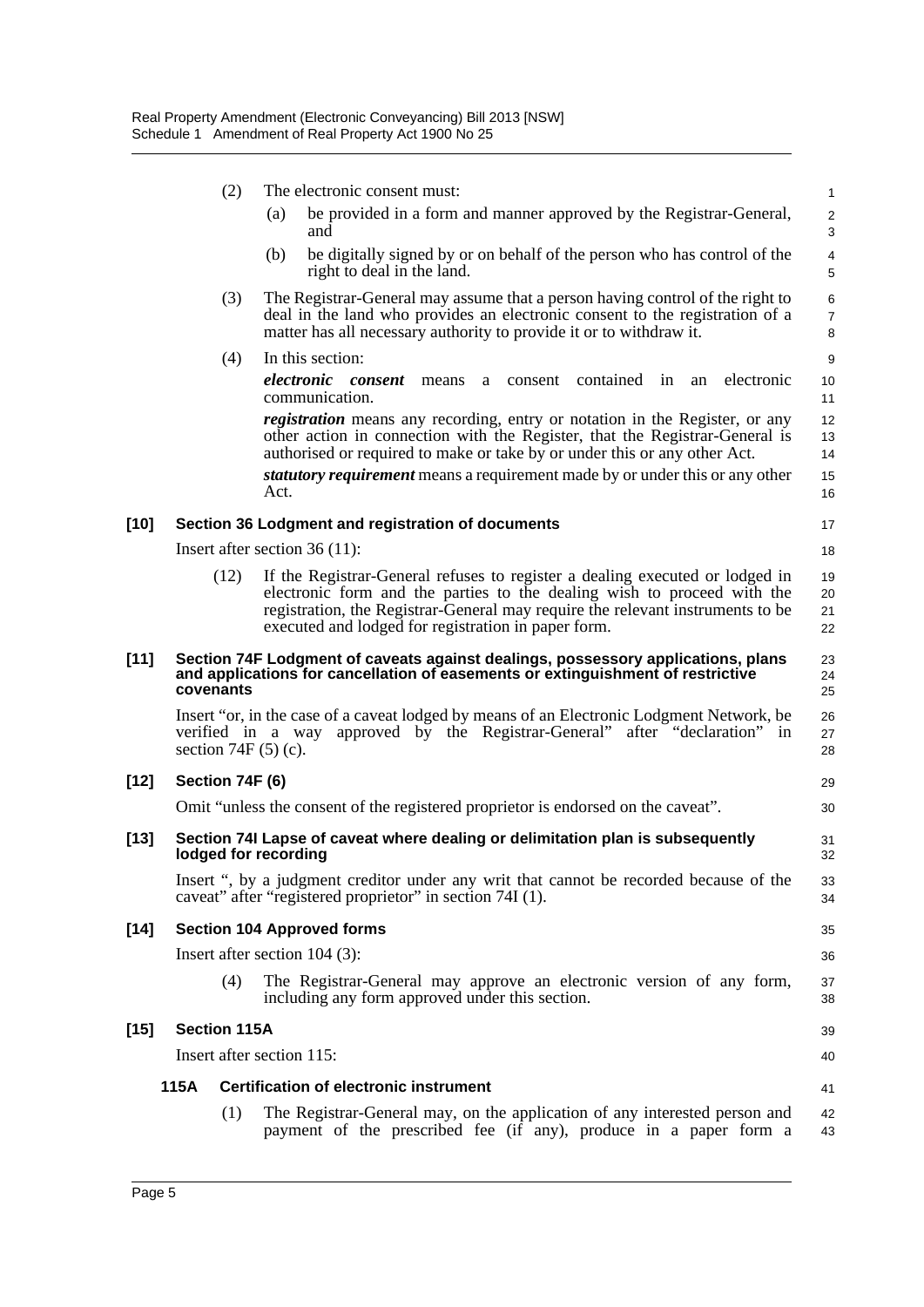|        |      |                         | representation of any electronic instrument lodged by means of an Electronic<br>Lodgment Network.                                                                                                                                                                                                                                                               | 1<br>$\overline{c}$        |
|--------|------|-------------------------|-----------------------------------------------------------------------------------------------------------------------------------------------------------------------------------------------------------------------------------------------------------------------------------------------------------------------------------------------------------------|----------------------------|
|        |      | (2)                     | The Registrar-General may certify the electronic representation in any manner<br>determined by the Registrar-General.                                                                                                                                                                                                                                           | 3<br>4                     |
|        |      | (3)                     | A representation of an electronic instrument certified in accordance with this<br>section is evidence of the contents and nature of the electronic instrument.                                                                                                                                                                                                  | 5<br>6                     |
| $[16]$ |      |                         | Section 117 Certificate of correctness: paper lodgment                                                                                                                                                                                                                                                                                                          | $\overline{7}$             |
|        |      |                         | Insert "lodged in paper form" after "caveat" where firstly occurring in section 117 (1).                                                                                                                                                                                                                                                                        | 8                          |
| $[17]$ |      | <b>Section 117 (1A)</b> |                                                                                                                                                                                                                                                                                                                                                                 | 9                          |
|        |      |                         | Insert "lodged in paper form that is" after "any dealing".                                                                                                                                                                                                                                                                                                      | 10                         |
| $[18]$ |      |                         | Section 117 (1A) (a)                                                                                                                                                                                                                                                                                                                                            | 11                         |
|        |      | firstly occurring.      | Insert "(other than through an Electronic Lodgment Network)" after "electronically" where                                                                                                                                                                                                                                                                       | 12<br>13                   |
| $[19]$ |      | <b>Section 117A</b>     |                                                                                                                                                                                                                                                                                                                                                                 | 14                         |
|        |      |                         | Insert after section 117:                                                                                                                                                                                                                                                                                                                                       | 15                         |
|        | 117A |                         | Certificate of correctness: electronic lodgment                                                                                                                                                                                                                                                                                                                 | 16                         |
|        |      | (1)                     | The Registrar-General may reject, or may refuse to accept or to take any action<br>in relation to, any primary application, dealing or caveat lodged in electronic<br>form by means of an Electronic Lodgment Network unless it is certified in<br>accordance with the participation rules made under the <i>Electronic</i><br>Conveyancing National Law (NSW). | 17<br>18<br>19<br>20<br>21 |
|        |      | (2)                     | The Registrar-General may reject, or may refuse to accept or to take any action<br>in relation to, any dealing accompanied by a notice (in accordance with<br>section 39 (1B)) that is lodged by means of an Electronic Lodgment Network<br>unless the dealing is accompanied by a certificate in electronic form to the<br>effect that:                        | 22<br>23<br>24<br>25<br>26 |
|        |      |                         | the notice has been lodged electronically in a form and in the manner<br>(a)<br>approved by the Registrar-General, and                                                                                                                                                                                                                                          | 27<br>28                   |
|        |      |                         | (b)<br>the notice is correct for the purposes of this Act.                                                                                                                                                                                                                                                                                                      | 29                         |
|        |      | (3)                     | A certificate referred to in subsection (2) must be digitally signed by:                                                                                                                                                                                                                                                                                        | 30                         |
|        |      |                         | the person lodging the dealing, or<br>(a)                                                                                                                                                                                                                                                                                                                       | 31                         |
|        |      |                         | (b)<br>a party to the dealing, or                                                                                                                                                                                                                                                                                                                               | 32                         |
|        |      |                         | (c)<br>a solicitor or agent acting for the person lodging, or a party to, the<br>dealing.                                                                                                                                                                                                                                                                       | 33<br>34                   |
|        |      | (4)                     | A person must not falsely or negligently certify to the correctness of any<br>application, dealing, caveat or notice referred to in this section.<br>Maximum penalty: 10 penalty units.                                                                                                                                                                         | 35<br>36<br>37             |
|        |      | (5)                     | The conviction of a person under subsection $(4)$ does not prevent a person who<br>may have sustained any damage or loss in consequence of an error or mistake<br>in any such certified application, dealing or caveat from recovering damages<br>against the person who has certified its correctness.                                                         | 38<br>39<br>40<br>41       |